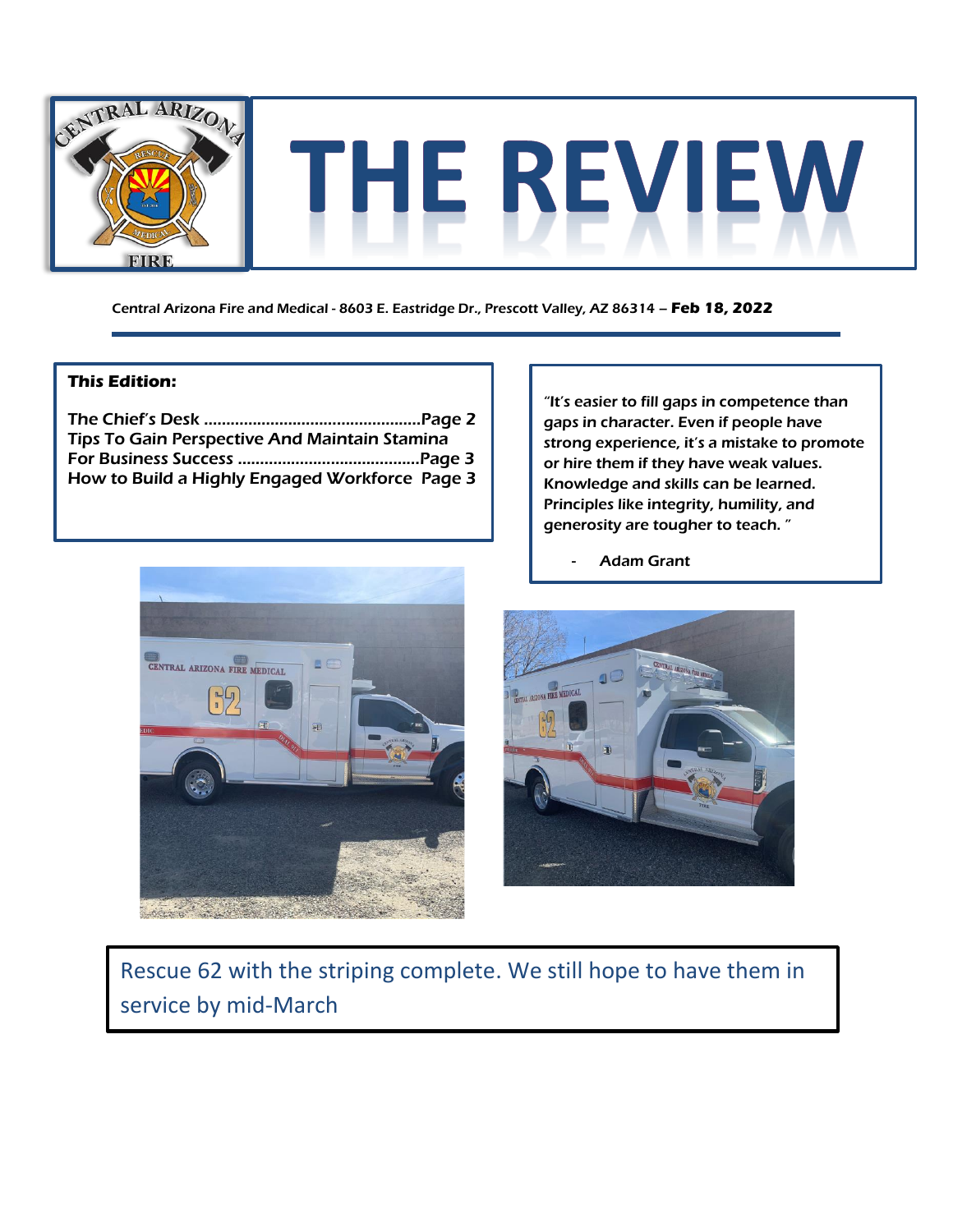## **The Chief's Desk**

**Visit our revamped webpage to get more information about the Arizona Fire Chiefs Associations ambulance reform efforts – HB2609** <https://www.cazfire.org/ambulance-response/>

I'll start with the not-so-great news, and then I'll shift to the really good news. The bad – HCR2004, which was supposed to support fire district funding, was killed in Committee. Our friends with the PFFA are working their way around the Capitol looking for another avenue to revive the bill in the House.

Now for the good! HB2609, the ambulance reform bill, passed out of Committee with a vote of 12-1-1!! It was a super long day, but in the

end, we walked away with the W. While we crossed one hurdle, we still have a gauntlet to run.

Several members of the Committee explained their aye votes by saying they reserved the right to change their vote on the floor pending additional information and the submittal of additional amendments. So yes, they did vote 'yes,' but that was only to ensure more work could be completed on the bill before voting on the floor of the House.

We worked closely with another group last week, Thursday, for over three hours crafting amendments to the bill. At the end of the day, we now have agreement across the state with both public and private providers with the exception of two – AMR, and Health Care Innovations (a small provider down in Southern AZ who is usually tied with AMR). The Arizona Ambulance Association (AZAA) is in support of the bill, which is vitally important. AZAA represents nearly all public and private ambulance transport companies across the state. I will let you guess who is not part of the association…

With all of the support, what else could we possibly need? While AMR did not necessarily perform well in Committee, they still have deep pockets and a lot of lobbyists working the hallways of the Capitol. They were able to cast some doubt with legislators as to whether this is a Quad City-specific issue, or a statewide issue. I thought we did a good job making the case that it is a statewide issue; however, we now know we need to adjust our strategy slightly. To that end, you will see far more involvement from agencies around the state who are experiencing the same challenges, as well as others to be named later.

AMR's lobbyist was asked if a stakeholder's meeting had been held, to which she stated that there had been a meeting, but it was not the meeting they thought was going to happen. She said that they thought they were coming to a meeting simply to discuss the issues in the Quad Cities. Because they believed it was just about CAFMA and them, they really weren't prepared for a stakeholder meeting regarding the legislation. I find her statement a bit odd. I mean, if they thought they were coming to a meeting solely to discuss issues in the Quad Cities, why did they need a full complement of lobbyists representing both AMR and Health Care Innovations? If it is a Quad City discussion, there would not be a need for more than an AMR representative and maybe one of their lobbyists. **Cont. Page 4**

#### **Upcoming Events:**

Feb 21: Stakeholders meeting, AFCA President's Forum Feb 22: AFCA President's Forum Feb 23: AFCA President's Forum Feb 24: Captain's Academy

### **Board Meetings:**

Feb 28: Administration CAFMA – 1700-1830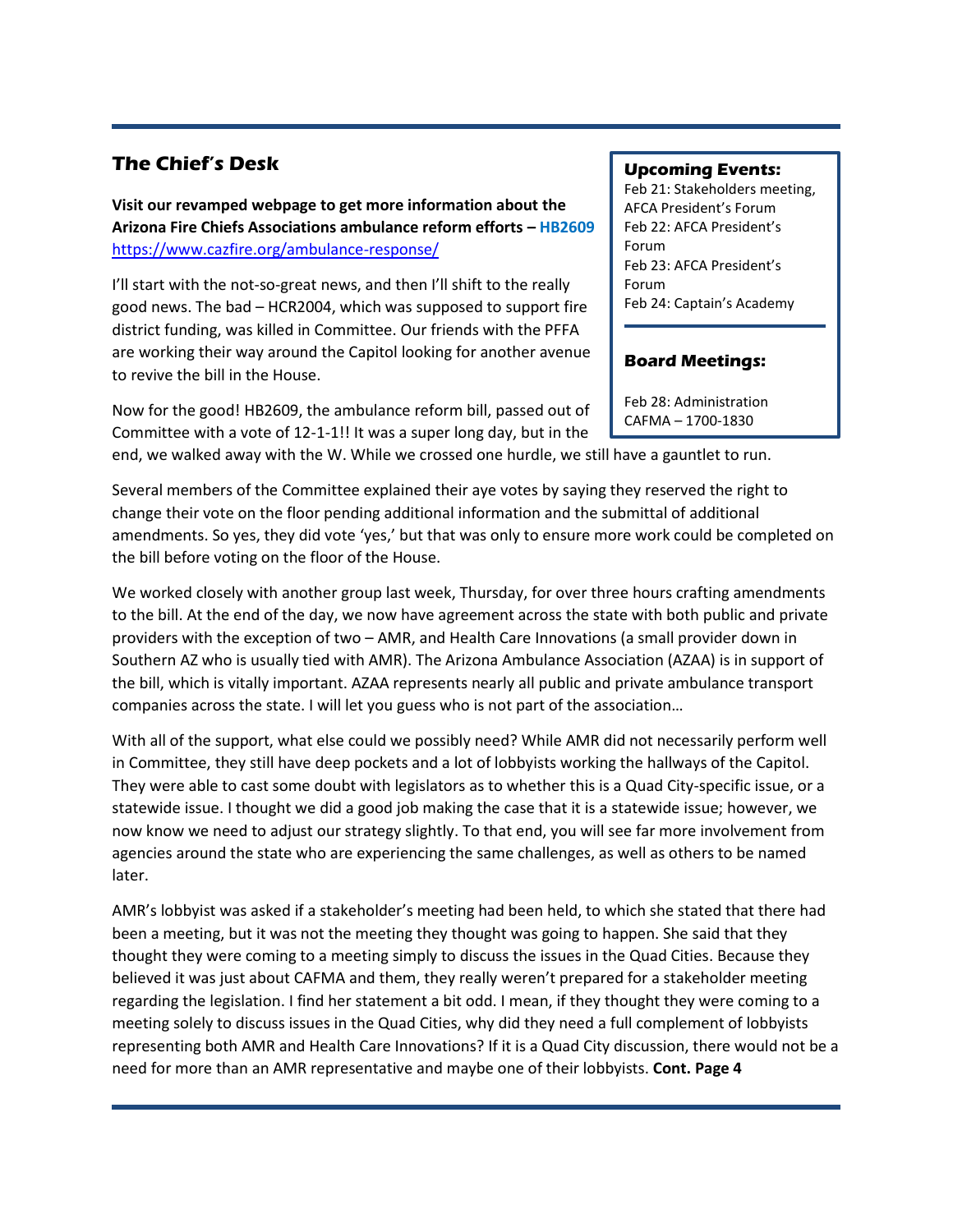# **Tips To Gain Perspective And Maintain Stamina For Business Success**

**By: Marian Evans** 

Success takes stamina, and successful individuals at the top of their game can only maintain their momentum for as long as they maintain their well-being. In my view, there is a huge well-being element to success in business that is still not fully appreciated or acted upon. This often leads to individuals falling short of their true potential. To better understand this, we must consider the difference between stamina and resilience.

Stamina is generally considered to be the energy and "strength to continue with a difficult process, effort, etc."

Resilience, on the other hand, tends to be used to describe the ability to recover, adapt, bounce back and move forward after an event. I've seen a surge in talk about resilience — both personal resilience and organizational resilience. It is an important topic. What is discussed less is stamina.

As the managing director of a consultancy that offers coaching, leadership training and development, mentoring and more, I think one of the secrets to building and maintaining stamina and endurance is understanding how we work at our optimum. To do this, we need to build some key elements into our routine. It may sound counterintuitive, but the key is perspective and well-being.

#### **Gaining Perspective**

When we are so consumed by the doing, it can be easy to forget the value of rest. Focusing on these six types of rest can help you to gain some perspective:

1. Take some time away. Whatever this means to you, build in time to step away.

## [forbes.com](https://www.forbes.com/sites/forbesbusinesscouncil/2022/02/04/tips-to-gain-perspective-and-maintain-stamina-for-business-success/?sh=212732643335)

# **How to Build a Highly Engaged Workforce**

#### **By: Skip Prichard**

Over the past two decades, while leading or overseeing dozens of businesses across three continents, Brian Hartzer has grappled with the question of what it takes to drive workplace engagement. As part of his quest, he read dozens of leadership books and met with multiple experts. While many provided useful insights, none of them gave him a practical framework that he could easily remember and apply in his daily life as a leader.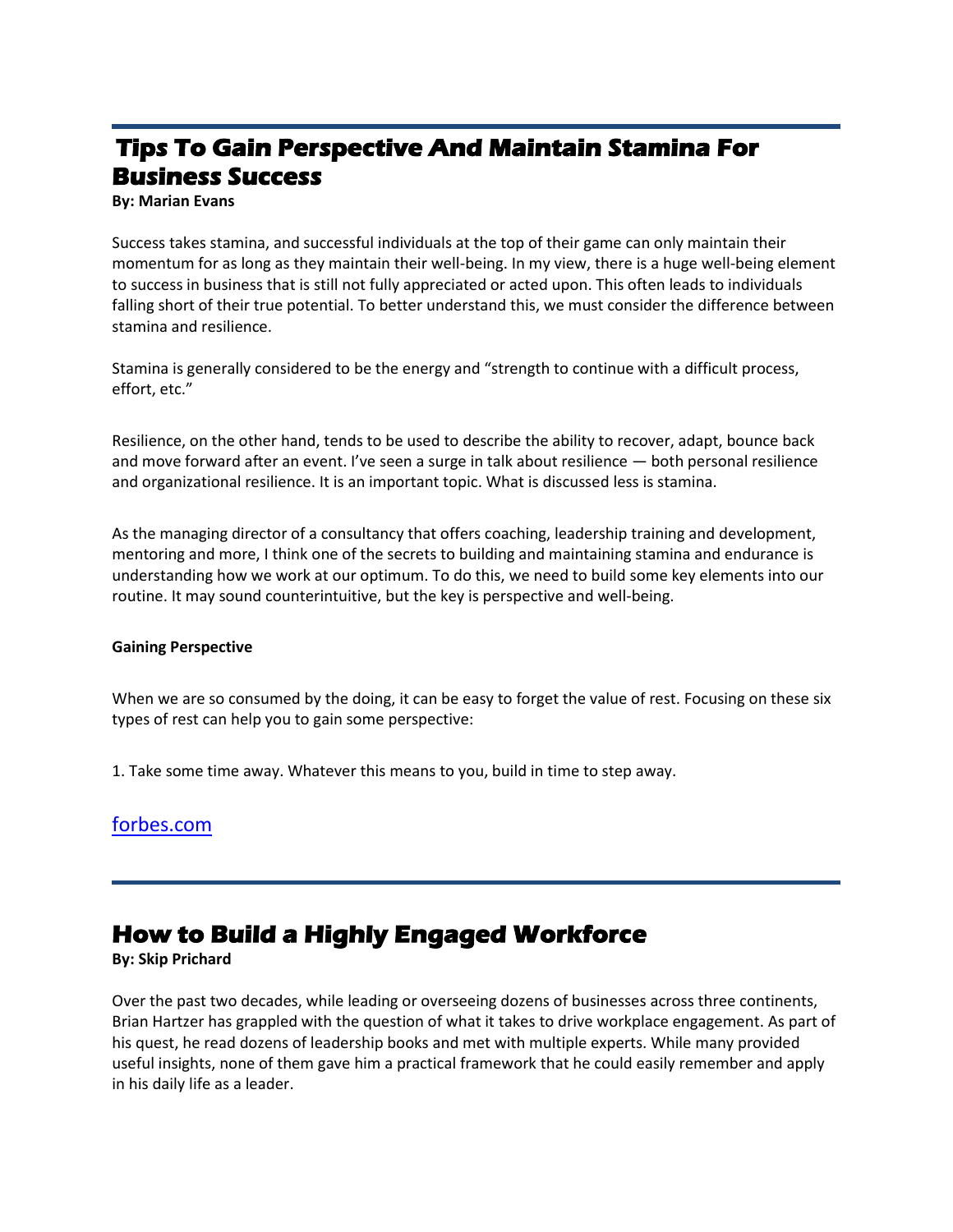Eventually, Hartzer developed his own five-point framework – Care, Context, Clarity, Clear the Way, and Celebrate – that formed the basis of his excellent book THE LEADERSHIP STAR: A Practical Guide to Building Engagement. I spoke with Brian about why applying his framework results in improved engagement, higher productivity, and lower staff turnover and absenteeism.

I'd say that empathy and care can be learned and develop over time.

Early in my career I saw myself as a self-driven, ambitious management consultant who was mostly focused on my own career and performance. I was put into the position of managing others (at a client) and discovered—to my surprise—that I got far more, longer-lasting satisfaction out of helping others be successful.

If you start by being intellectually curious and spend time learning about other people's personal situations and work challenges—walking in their shoes, looking at the world through their eyes—it's hard not to recognise the inherent goodness of most people and become personally invested in helping them be successful. It's a bit corny, but as the Beatles said, "The love you take is equal to the love you make"!

## [skiprichard.com](https://www.skipprichard.com/how-to-build-a-highly-engaged-workforce/)

## **Chief's Desk Continued**

In my opinion, they thought they were organizing an ambush, and instead the AFCA came out in force to show statewide support for reform. The lobbyist told the Committee that there was not enough ambulance provider representation in the room, but failed to mention that the President of the AZAA was in fact part of the meeting. Nor did she mention that the Governor's Office had participated and actually offered their own amendments to the bill during that very meeting.

Unfortunately, we did not get the opportunity to refute her testimony in Committee as she had the last word. Still, we won.

The real answer to the question regarding whether or not a stakeholder meeting was held is unequivocally YES. That said, per the Committee's direction, we are working to schedule another stakeholder meeting as soon as possible. We believe that in the next meeting it will become clear to the legislators that the only people who do not support ambulance licensing and oversight reform are the two companies not providing adequate services across the state. Shocking, I know.

One of the reasons AMR opposes the bill is because they believe that the court proceedings (ALJ) at the beginning of the process removes politics from the process, and allows for a full review of the CON application. Let me start by saying that the Bureau of EMS is supposed to be staffed by apolitical EMS experts. So, if there are politics in the Bureau, then those issues should be addressed as a personnel problem. We do not believe there should be a court proceeding in place of dealing with personnel issues. That makes absolutely no sense.

Regarding the application, the lobbyist for AMR stated that the application is very short which does not allow for sufficient information to be reviewed. She is correct, the application itself is not super long.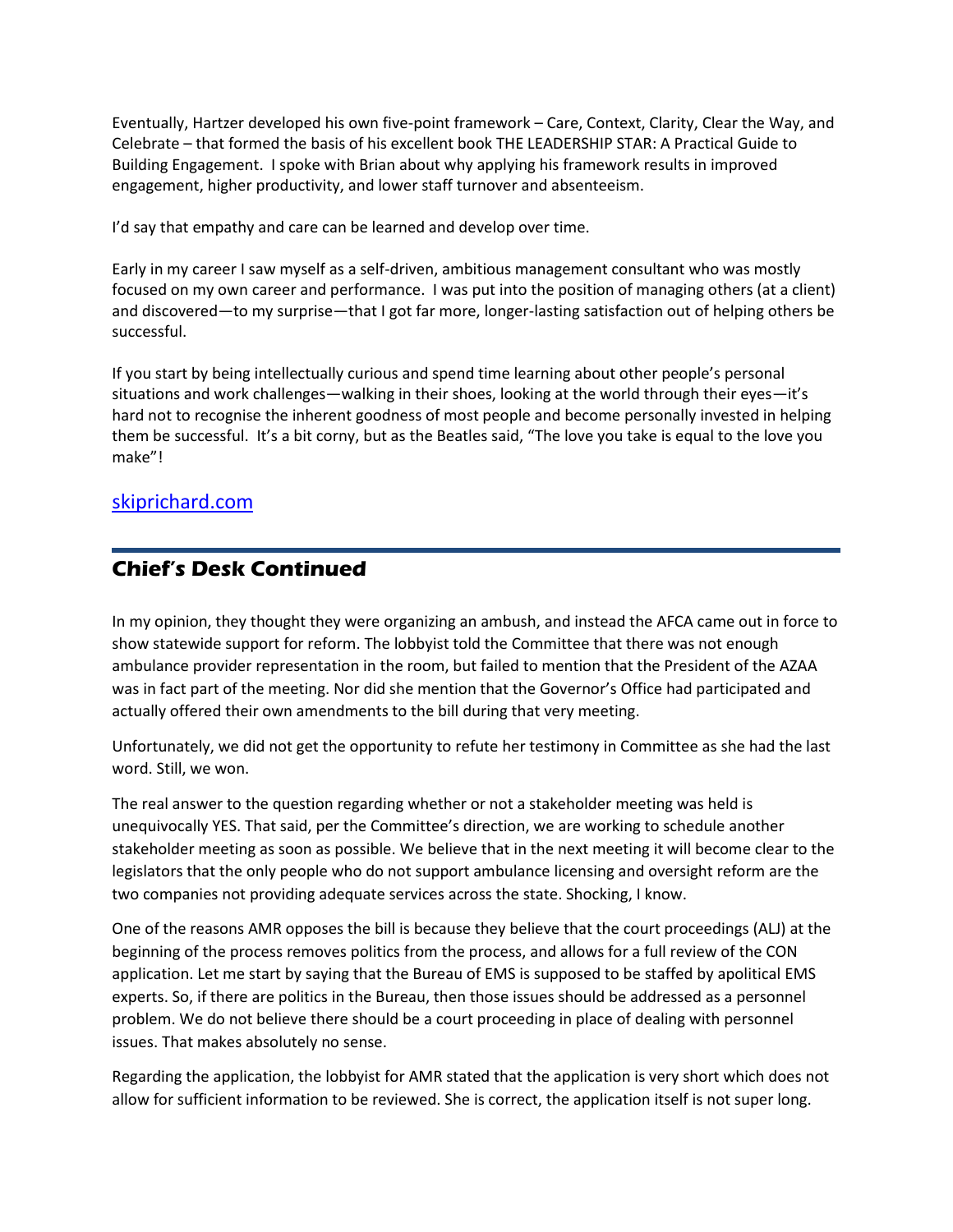However, by the time the applicant has answered all the questions, provided all of the documentation, and provided a financial analysis, the packet is nearly 450 pages long. And, once the Bureau completes their first substantive review, they send the applicant pages of additional questions. If the response to those questions isn't complete enough, they will send another list of questions. I'm not sure what information comes out in the hearing that has not already been evaluated by the Bureau of EMS in the initial review of the application.

We believe, the ALJ proceeding is placed at the beginning of the application process to dissuade other potential applicants from applying. The other private company with an application in process to operate in the Quad Cities has been working through the process for two years and has spent an estimated \$2 million in legal fees. After two years, and all of those dollars spent, they still do not have an answer. Our communities continue to suffer despite the AZDHS being fully aware of the issues. And that is just our area.

In our opinion, what is described above is not reflective of a process built to ensure adequate ambulance transport coverage in the state. It's not built to protect us, the citizens of Arizona or those who visit our state. One of the statements AMR made in Committee is that the process was established to create "monopolies" in rural areas to "ensure" coverage. I would submit to you that the process was written to create monopolies, but not to ensure adequate ambulance transport coverage. We see the result every day across the State of Arizona.

The definition of *coercion* is the practice of persuading someone to do something by using force or threats. The example used by Oxford is: "Our problem cannot be solved by any form of coercion but only by agreement." During his testimony, AMR Regional Manager John Valentine stated that they offered CAFMA a contract that would make it easy for us to get a CON; however, he failed to mention that it would be controlled by AMR. He went on to say that if CAFMA signed the agreement, they would make things easy for us; however, if we do not sign the agreement, they will drag us through a lengthy court process. It would seem that his comments reflect the very definition of coercion. I hope that the legislators picked up on the significance of the statement.

Why bring up the contract during a hearing about legislative reform? To confuse the issue and make legislators believe that reform focuses on the Quad Cities rather than the entire State of Arizona. It's another tactic by AMR to deflect attention away from the real issues caused by their failure to perform across the state.

As I've said before, the agreement adds no capacity to our system, excludes any other providers from operating in the area, prevents CAFMA from speaking publicly about response issues, and puts our CON under their control. That is not an agreement that our agency is willing to sign. And, let's be clear, we tried for over six years to have a meaningful dialogue with them regarding response issues and opportunities for improvement.

In our opinion, AMR never came to the table in good faith to address the challenges related to our response time concerns. As a matter of fact, AMR did not want to sign an agreement until Priority Ambulance dropped their CON application for our area. If we had signed AMR's agreement, they would have been able to use the document in court to testify that no room existed in this market for them to operate. That would have likely led to Priority pulling their application, or would have led to a finding that no need for additional services exists in our area. At the same time, the transport challenges we